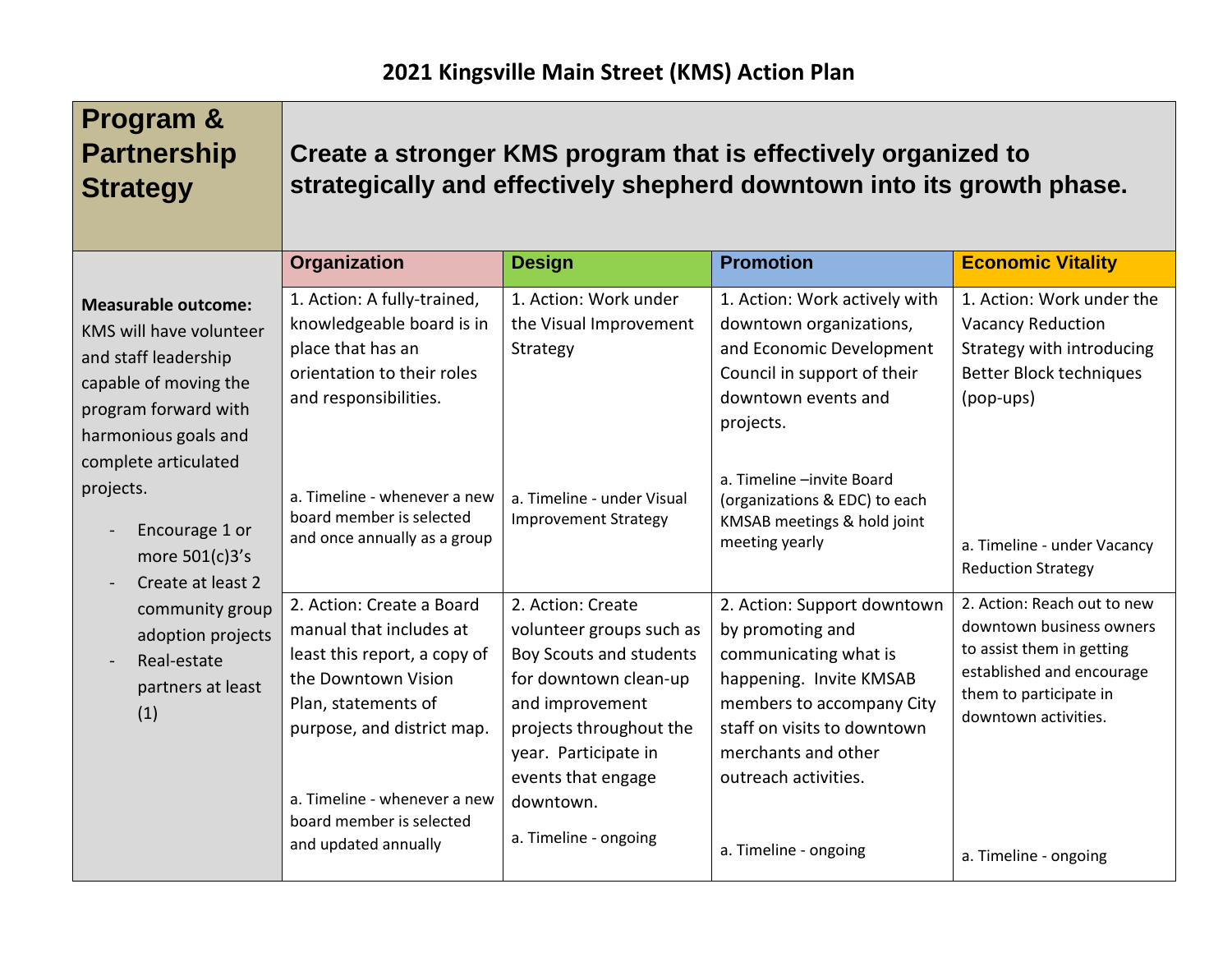| <b>Visual</b><br><b>Improvement</b><br><b>Strategy</b>                                                                                                                                                                 | Visually improve downtown, beginning with interim steps, that will lead to<br>physical improvements, business developments, and reinvestment.                                                                                                     |                                                                                                                                                                                                                                                                  |                                                                                                                                                                                                                                                            |                                                                                                                                                                                                         |
|------------------------------------------------------------------------------------------------------------------------------------------------------------------------------------------------------------------------|---------------------------------------------------------------------------------------------------------------------------------------------------------------------------------------------------------------------------------------------------|------------------------------------------------------------------------------------------------------------------------------------------------------------------------------------------------------------------------------------------------------------------|------------------------------------------------------------------------------------------------------------------------------------------------------------------------------------------------------------------------------------------------------------|---------------------------------------------------------------------------------------------------------------------------------------------------------------------------------------------------------|
|                                                                                                                                                                                                                        | <b>Organization</b>                                                                                                                                                                                                                               | <b>Design</b>                                                                                                                                                                                                                                                    | <b>Promotion</b>                                                                                                                                                                                                                                           | <b>Economic Vitality</b>                                                                                                                                                                                |
| <b>Measurable outcome:</b><br>There will be<br>noticeable visual<br>improvement in both<br>public spaces and<br>private properties and<br>a corresponding<br>increase in<br>reinvestment over the<br>next three years. | 1. Action. Encourage<br>building owners to install<br>quality signage.<br>Advocate for decreased<br>matches on grants for<br>signs. Partner with<br><b>TAMUK on various</b><br>projects.                                                          | 1. Action: Review and<br>analyze ordinances that<br>impact downtown and<br>champion changes that<br>improve downtown<br>appearance which include<br>more green spaces and<br>painting.                                                                           | 1. Action: Contact Texas<br>Main Street, Texas<br>Downtown Association,<br><b>Economic Development</b><br>Council (EDC) to set up local<br>workshops and share dates<br>for nearby workshops on<br>many marketing/financial<br>items for small businesses. | 1. Action: The City needs a<br>recurring revenue stream<br>for downtown. Support<br>the creation of Tax<br>Increment Reinvestment<br>Zone (TIRZ) #1 to provide<br>funding for downtown<br>improvements. |
| There will also be an<br>increase in job and<br>business creation.                                                                                                                                                     | a. Timeline -ongoing                                                                                                                                                                                                                              | a. Timeline -ongoing                                                                                                                                                                                                                                             | a. Timeline -Spring                                                                                                                                                                                                                                        | a. Timeline - ongoing                                                                                                                                                                                   |
| Fill three (3)<br>vacant spaces<br>w/ pop-ups<br>with events<br>10% increase                                                                                                                                           | 2. Action: All board<br>members review the<br>city's Downtown Vision<br>Plan and find downtown-<br>related areas that KMS<br>can help fulfill.<br>a. Timeline - review plan in<br>the first quarter and<br>initiate a discussion by the<br>second | 2. Action: Keep downtown<br>plans and priorities for<br>downtown abreast as<br>related to infrastructure &<br>public improvements while<br>communicating of said items<br>to stakeholders. Install<br>wayfinding signs for<br>downtown.<br>a. Timeline - ongoing |                                                                                                                                                                                                                                                            |                                                                                                                                                                                                         |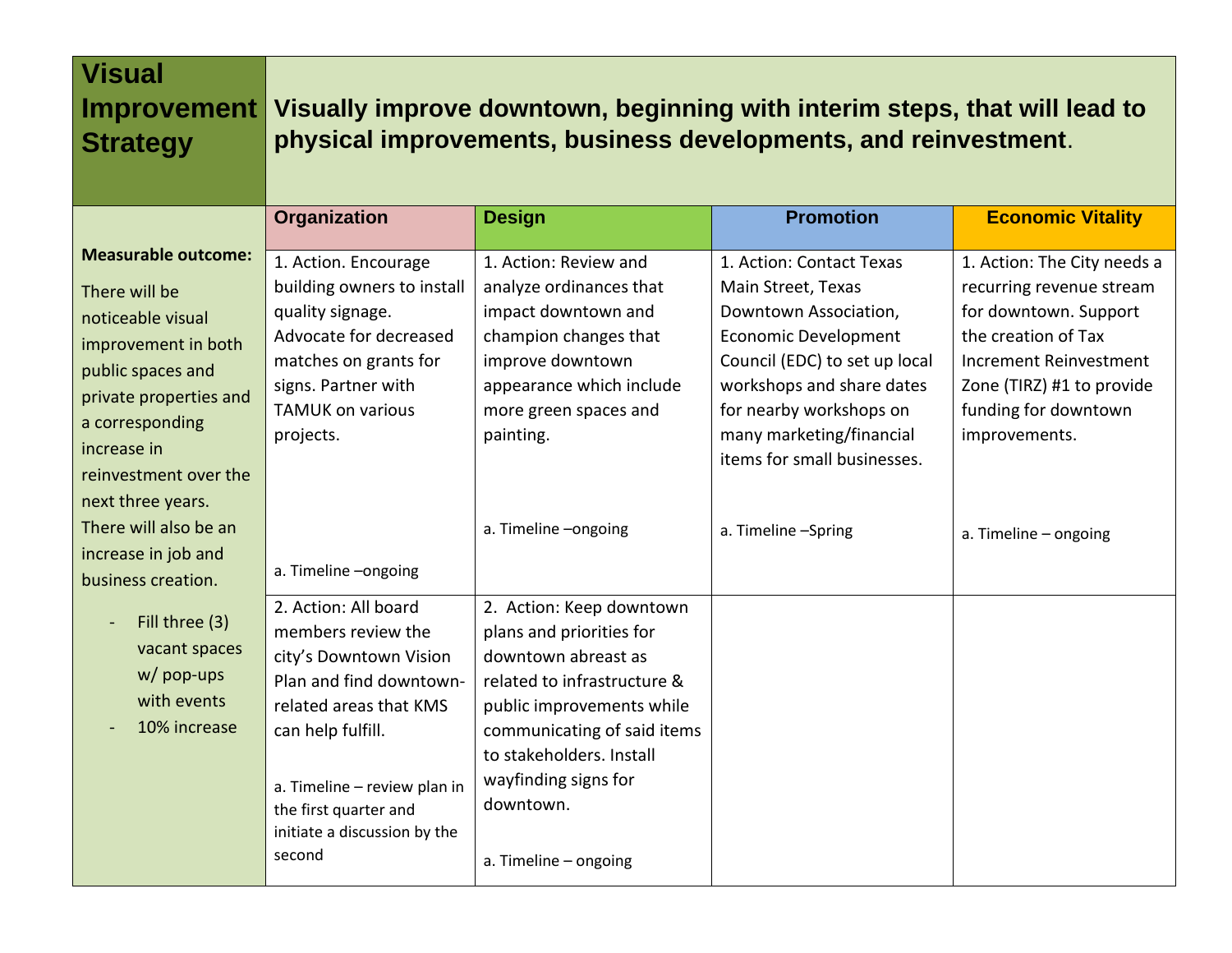| <b>Vacancy</b><br><b>Reduction</b><br><b>Strategy</b>                                                                                                                                             | Strategically analyze demographics and district while targeting specific<br>properties for improvements to reduce the number of vacancies. Bring an<br>effective business development program into effect to bring desirable<br>businesses into the district. |                                                                                                                                                                                                                                       |                                                                                                                                                                                |                                                                                                                                                                                                                                            |
|---------------------------------------------------------------------------------------------------------------------------------------------------------------------------------------------------|---------------------------------------------------------------------------------------------------------------------------------------------------------------------------------------------------------------------------------------------------------------|---------------------------------------------------------------------------------------------------------------------------------------------------------------------------------------------------------------------------------------|--------------------------------------------------------------------------------------------------------------------------------------------------------------------------------|--------------------------------------------------------------------------------------------------------------------------------------------------------------------------------------------------------------------------------------------|
|                                                                                                                                                                                                   | Organization                                                                                                                                                                                                                                                  | <b>Design</b>                                                                                                                                                                                                                         | <b>Promotion</b>                                                                                                                                                               | <b>Economic Vitality</b>                                                                                                                                                                                                                   |
| <b>Measurable outcome:</b><br>There will be<br>noticeable visual<br>improvement in both<br>public spaces and<br>private properties and<br>a corresponding<br>increase in<br>reinvestment over the | 1. Action: Coordinate a<br>monthly storefront clean-<br>up project with local<br>community organizations<br>for volunteers for windows,<br>trim, and trash pickup.                                                                                            | 1. Action: Continually track<br>property improvements.                                                                                                                                                                                | 1. Action: Plan and<br>implement an Imagine the<br>Possibilities Tour during<br>May Preservation Month.                                                                        | 1. Action. Keep listings in<br>DowntownTX.org website<br>updated. Make building<br>owners aware of the<br>opportunity to market their<br>buildings for sale or rent by<br>contacting Downtown<br>Manager to have their<br>property listed. |
| next three years.<br>There will also be an<br>increase in job and                                                                                                                                 | a. Timeline -start first quarter                                                                                                                                                                                                                              | a. Timeline - ongoing                                                                                                                                                                                                                 | a. Timeline -plan in first<br>quarter of month                                                                                                                                 | a. Timeline -ongoing                                                                                                                                                                                                                       |
| business creation.<br>Implement<br>public<br>improvements<br>at least 5-10%<br>Create at least<br>one publicly<br>funded event                                                                    |                                                                                                                                                                                                                                                               | 2. Action: Encourage<br>business owners to<br>dedicate a portion of their<br>storefront to another<br>business to bring in greater<br>foot traffic, share costs, or<br>sale as a better block<br>initiatives.<br>a. Timeline -ongoing | 2. Action: Organize a better<br>block (pop-up) event for<br>downtown. Encourage<br>entrepreneurs to<br>participate.<br>a. Timeline - start planning<br>when pre-conditions met | 2. Action: Work with the EDC<br>to promote downtown<br>development by also<br>reviewing their strategic<br>plan to combine interests.<br>a. Timeline - start conversation<br>the first quarter                                             |